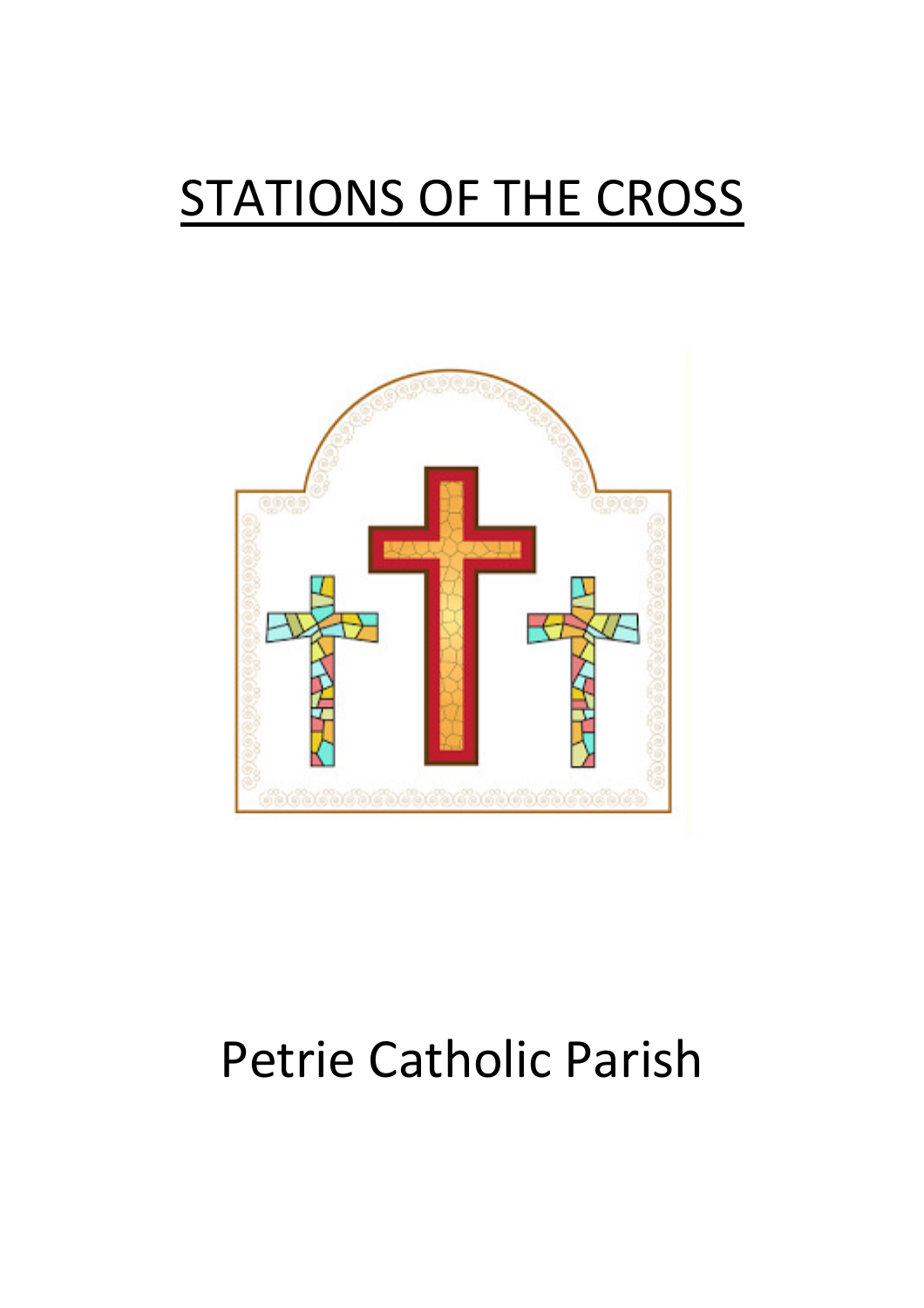## First Station

## JESUS IS CONDEMNED TO DEATH

Leader: We adore You O Christ and praise You.

All: Because by Your holy cross, You have redeemed the world.

The first station, condemnation without cause, is a call to put our trust in God when the world around us has abandoned us, when there is little of our own internal resources left on which we may depend, when we find ourselves despised by those with whom we most wanted to succeed.

Jesus, the model of inner strength at a time of serious public pressure, stands tall and strong in the face of injustice. He acknowledges the moment but does not give in to it. He does not betray either his faith in God or his own consciousness of the will of God for him. Instead, he stands up to his accusers with dignity and strength.

The question with which the first station confronts us is a stark one: What is it in life for which we are willing to be condemned? The goal in life is not to avoid condemnation. No one does. Life's great challenge is simply to decide who will condemn us and why. If we were better people, perhaps, we would be condemned more often.

Most of all, when we are condemned for the right reasons, the first station reminds us, we know we will not be there alone. Jesus will be standing beside us, full of pain for our sake, but head up and unyielding.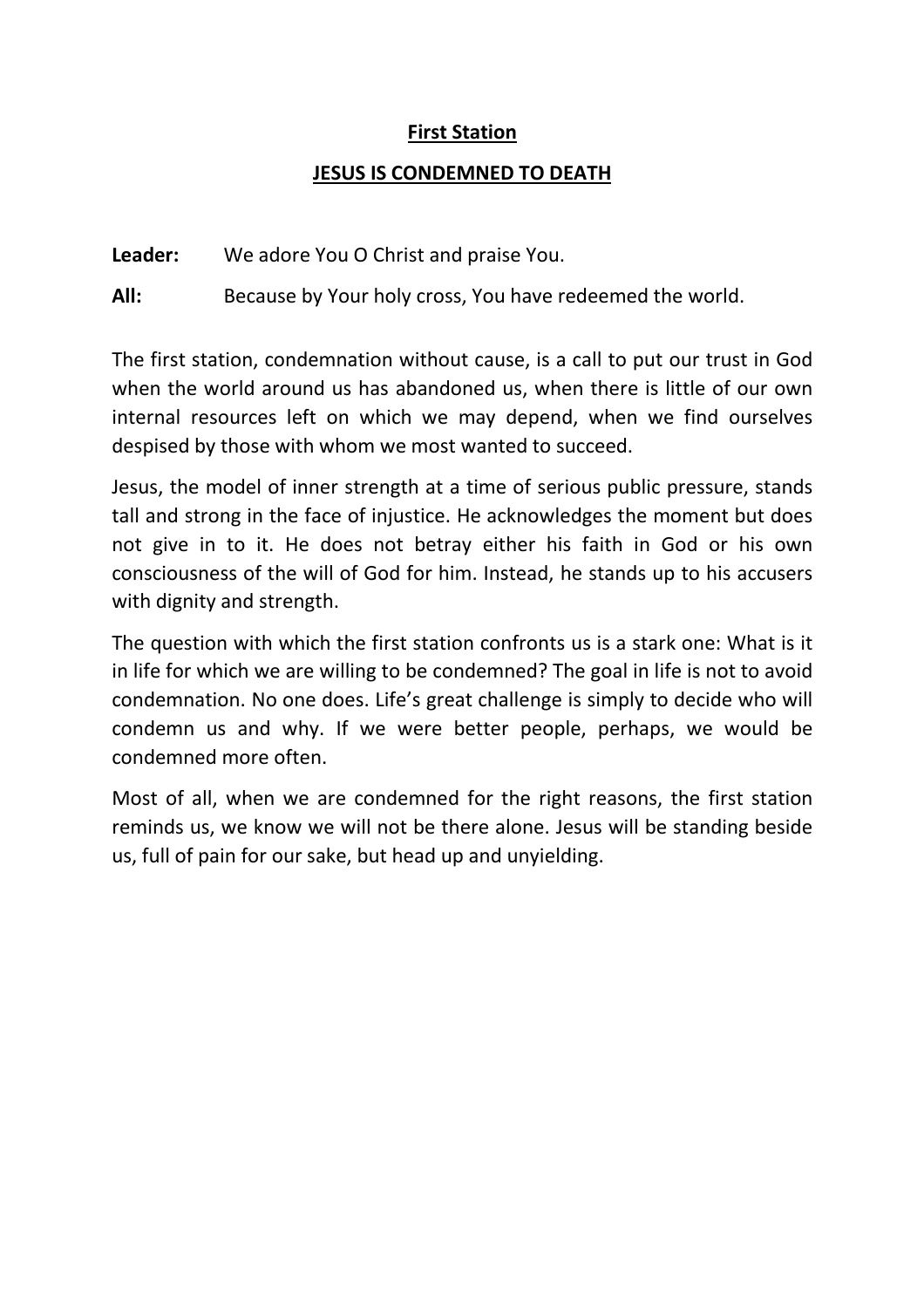## **Second Station**

## JESUS TAKES UP HIS CROSS

Leader: We adore You O Christ and praise You.

All: Because by Your holy cross, You have redeemed the world.

Having preached the world of the Beatitudes in a world of violence, having healed the hopeless, questioned the system, opened his arms to the outcasts and challenged the world to live differently so that life would be different for everyone everywhere, the cost of it all in jealousy, resentment, anger and ill will comes quickly. It is this burden of malice that is the cross Jesus reaches out to take hold of here. This is the cross he did not want but was willing to accept so that the world might see another way to be alive.

Real commitment implies that, like Jesus, we carry the burdens of our choices in bad times as well as good, on difficult days as well as easy ones, in the face of opposition as well as at times of great public or popular support.

The question with which the second station confronts us is a dangerous one: Having begun a good thing, will I pay the price to bring it to fulfilment? It's so easy to talk of great virtue, so simple to begin a thing. It's seeing it through the questions and criticisms and doubts and despair that really counts.

The very impulse to choose the best over the comfortable or the secure is sign that the resurrection has begun in us. Every action of Jesus to stretch the vision of Israel – the choice of the menstruating woman over the dictates of the law, the choice of the children over the prestigious adults, the choice of the Roman soldier over the officials of his own system – make him more and more an enemy of the system. But it also made him more and more clearly a sign of the presence of God on Earth, so will it do the same in us.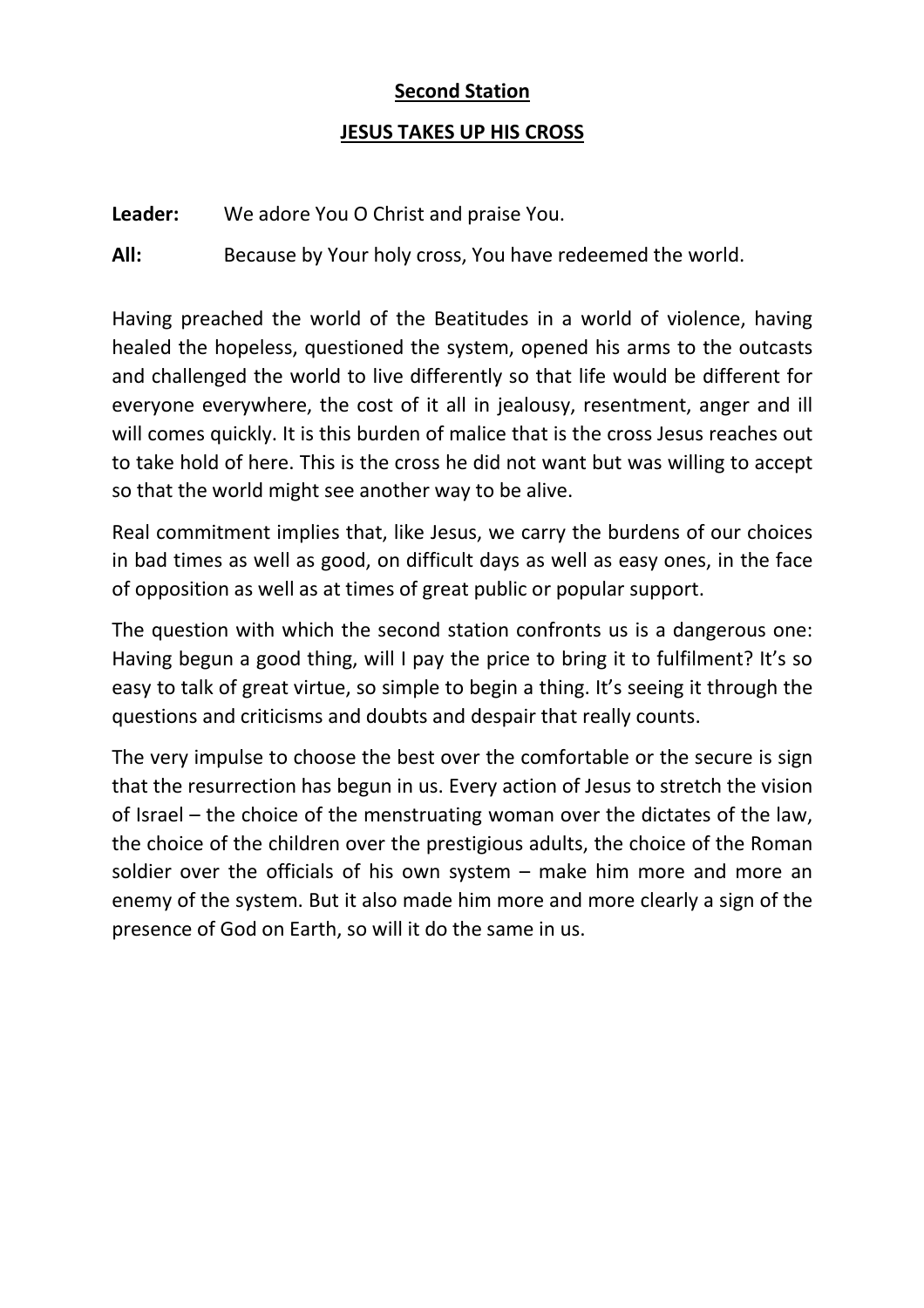## Third Station

## JESUS FALLS THE FIRST TIME

Leader: We adore You O Christ and praise You.

All: Because by Your holy cross, You have redeemed the world.

It is easy to look at the third station and forget that Jesus the wonder worker, at the height of his popularity, fell in the mud on a dirty garbage-strewn street of a sandy village in the Middle East. It is easy to forget now that he looked anything but regal, that the crown was made from the branches of a thorn bush, and that this is the one who said, "Come, follow me." It is easy to ignore the necessary question now: Will you? And if you do not follow this one, whom will you follow?

The day we fail in the face of everyone we have ever wanted to hear applaud us is the day of truth.

What we call failure is not the falling down," the proverb says, "but the staying down." The fact is that Jesus could have stayed down where he fell, having decided that he'd gone far enough, leaving it to his executioners to drag him the rest of the way. But he didn't. Instead, he showed us all that the important things in life are worth struggling for to the end.

 The question with which the third station confronts us is a simple one: Is the struggle of my life worth enough to struggle for to the end? If I am not engaged in a large enough life issue, no amount of struggle can dignify the paltriness of it. On the other hand, if the struggle of my life is equal to the Gospel, to the coming of the reign of God here and now, no amount of duress can ever deter it.

The gift of life that comes with the third station is a simple one. What grows in us as we sit with this station is the awareness that reality is greater than either image or fantasy. It is coming to know that life consumed by the cosmetics of public appearance is, whatever it is built on, short-lived as well as endemically false. Money can only take us to the edge of the grave, power only lasts as long as people allow us to have it, sooner or later things go to rust and physical attributes will all eventually turn grey, get brittle, go dim and soft and thin and fragile.

To accept the reality as it is, to give ourselves for the lives of others, is the only thing that can enlarge our stature and will not diminish us as we go.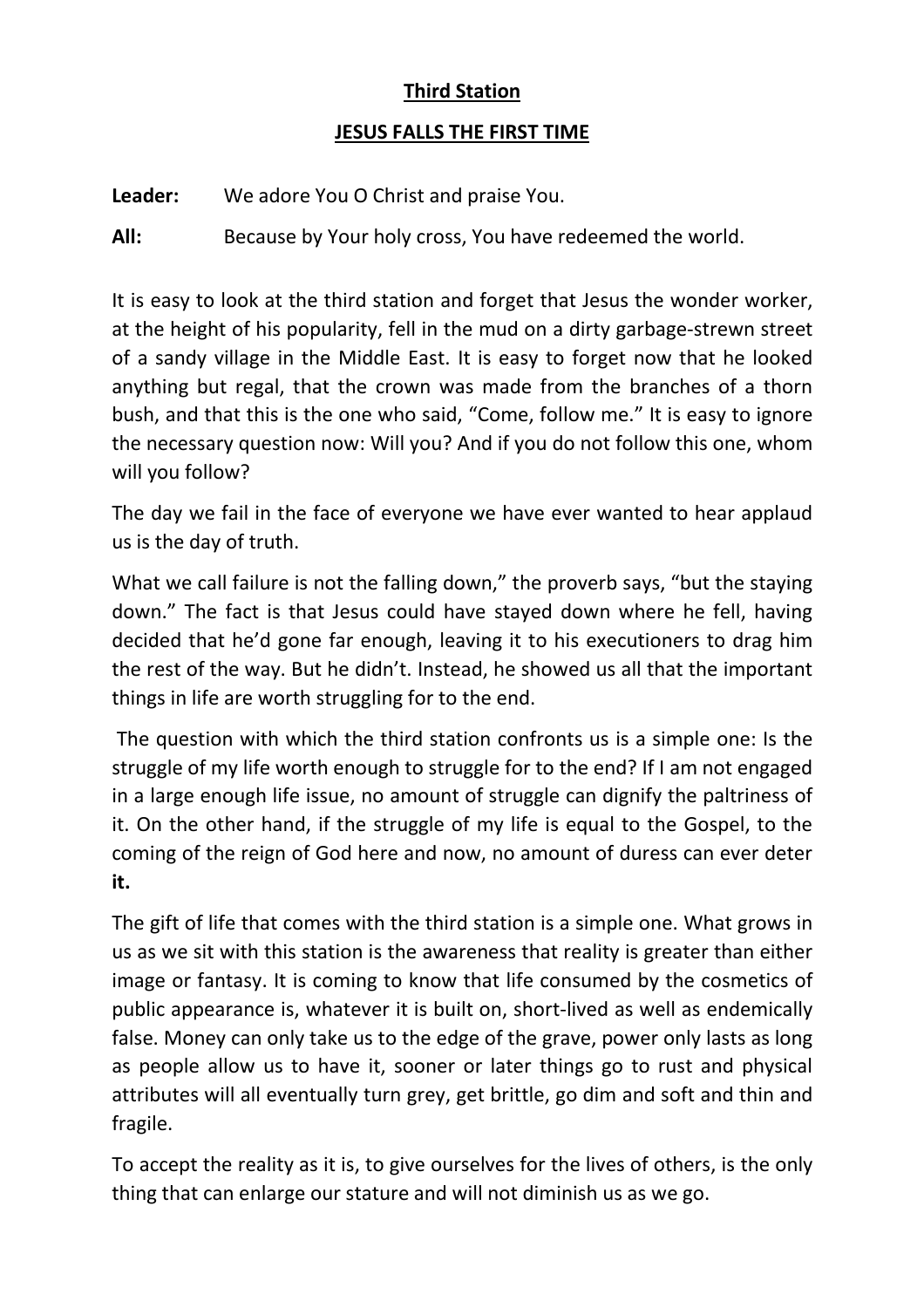## Fourth Station

## JESUS MEETS HIS MOTHER

Leader: We adore You O Christ and praise You.

All: Because by Your holy cross, You have redeemed the world.

This fourth station is a life lesson far beyond either the dull or dour particulars of life. This station is about the place of love in life.

Central to it all is Mary, the mother, the one who never goes away regardless who says what about this saviour of the people who is at one and the same time the enemy of the state, the apostate of the law. Mary who herself braved the negative reactions of both religion and culture to have this child refuses to deny him now. Love for the outcast is the gift she brings to the moment. The proclamation of presence is the sermon she preaches.

The fourth station of the cross teaches us the freedom that comes with real love. Jesus and Mary meet under the worst of circumstances. He has become an enemy of the state, an outcast from the synagogue. She is a widow left alone in a male world without the sustenance of her only son and no visible means of support. Both of them, in a way, are condemned to death. But she does not beg him to change his life for her sake, she does not spend herself in self-pity and he does not tailor his life given for others to give only to her.

The question with which the fourth station of the cross confronts us is: Why do we love and how well? If we love another for our own sake, that love is doomed for both of us because it stands to twist both of us into shapes that are not our own. The truth is that there is no one who can ever satisfy all our needs. The moment of new life happens for us when we can love the other and at the same time let them go. Let them free to become the wholeness of themselves. Allow them to do what they are meant to do in life. And let them do it better because they feel the support of genuine love every step of the way. Love like that can never fail us because the freedom we give to the other to become frees our own becoming as well.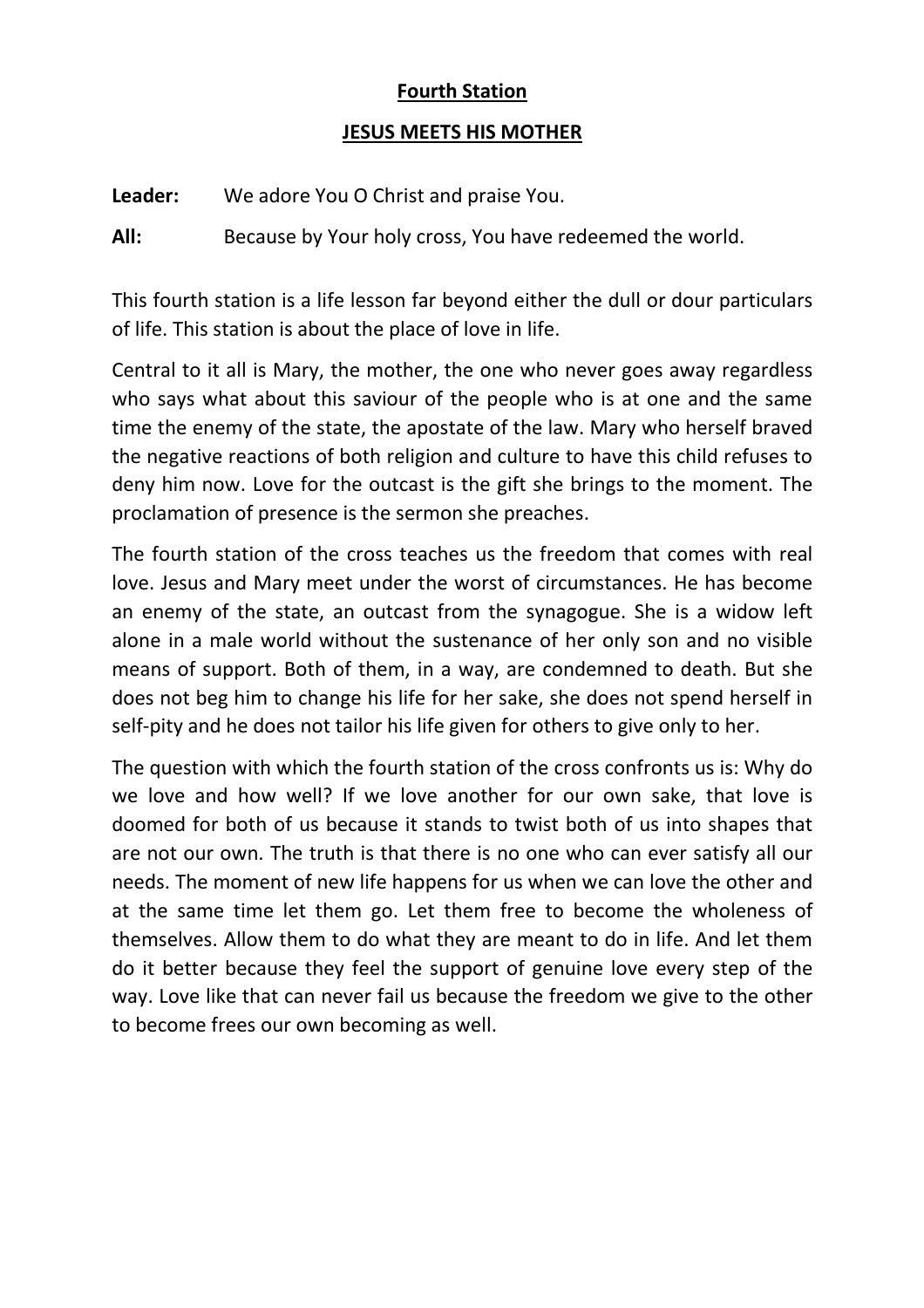### Fifth Station

## SIMON HELPS JESUS CARRY HIS CROSS

Leader: We adore You O Christ and praise You.

All: Because by Your holy cross, You have redeemed the world.

The fifth station confronts a rigidly stratified world with the great crossover moments of life. What are we supposed to do when we find ourselves face to face with something no one wants to get involved in but what we also know must be done? It's more common a problem than we like to think.

Simon of Cyrene was hurrying by, too, they tell us, when Roman soldiers, fearful that their prisoner would die before they had a chance to crucify him on Calvary, forced him into helping Jesus lift the heavy cross.

There is no word recorded in scripture about how Simon responded or why he hadn't stopped to help in the first place, but we can guess: He was embarrassed, perhaps; irritated, perhaps; repulsed, perhaps. And all those things are exactly the proof that we are being called to do something. The fact is that when we feel like that about something, it is sure proof that we are being called to respond to it-because, obviously, we need as much help in dealing with this thing as does the person we're avoiding on the street.

The determining dimension of new life in us at this station is the rise of new consciousness in us. We become more alive because we learn to let more life in than we are accustomed to. We have, in fact, come to live very protected lives. We have blown a great bubble around ourselves -often more pious than really holy- which, until now, we never recognized was there.

We go through life meeting, partying, working with the same people. We dig a moat of church-going, civic engagements and neighbourhood gates around us to the point that we never see what is on the other side of those barriers. We keep the drawbridges of our small worlds raised and run the risk of missing the Jesus-figures who walk by looking for our help, our presence, our companionship through life.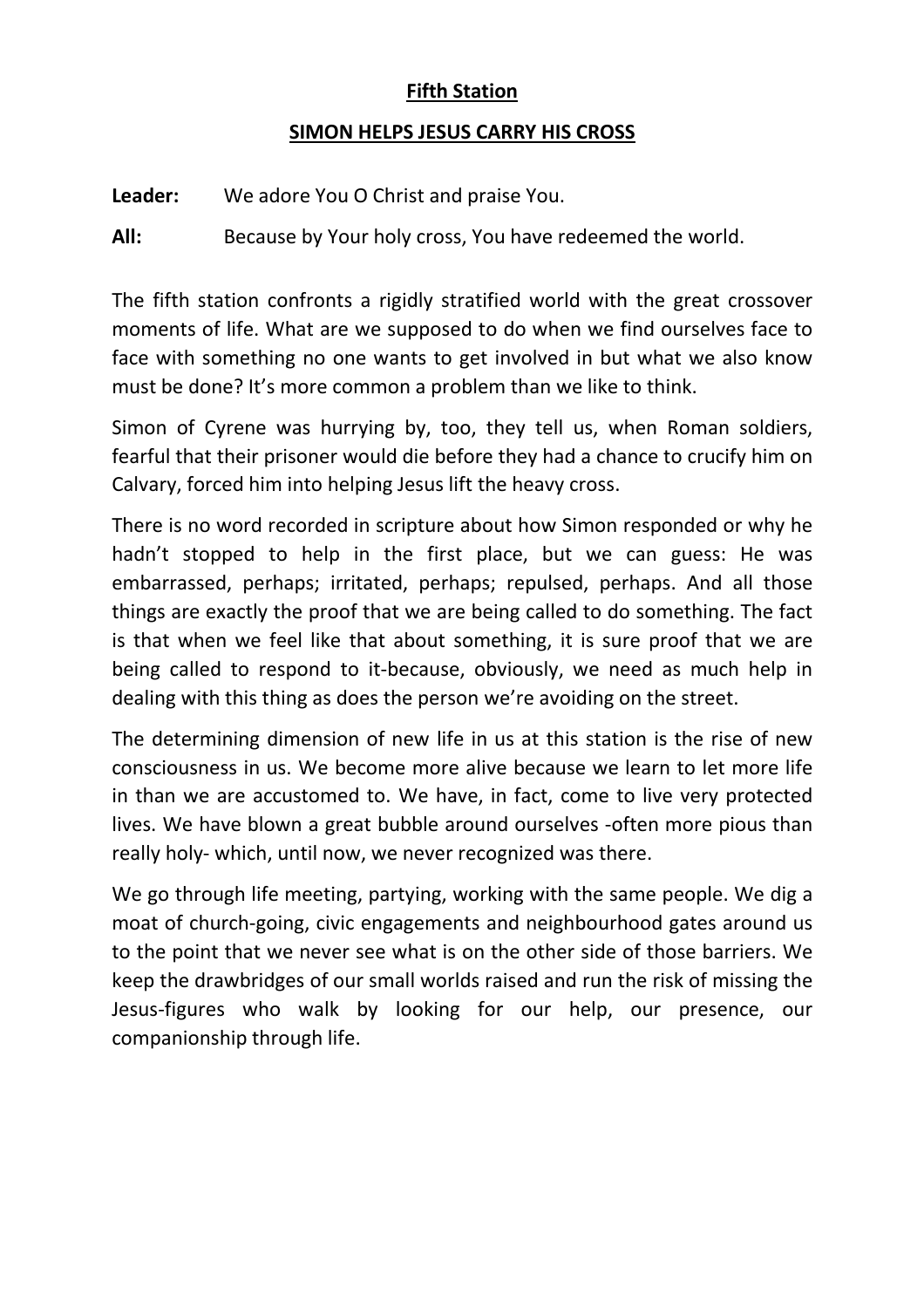## Sixth Station

## VERONICA WIPES THE FACE OF JESUS

Leader: We adore You O Christ and praise You.

All: Because by Your holy cross, You have redeemed the world.

Veronica has become part of the universal spiritual psyche in the Stations of the Cross because the witness of Veronica to the power of witness stands for all to see. What does Veronica do? Not much. What does Veronica mean to the spirit of the stations? Close to everything.

The sixth station of the cross calls us to realize that compassion is the counterpart of justice. To fail to practice mercy in the presence of injustice is to neglect half the face of God. Jesus does not resist the journey to the cross but he does respond most to the act of comfort in the midst of oppression.

Veronicas walked out of the crowd of curious onlookers and horrified spectators and bloodthirsty zealots and performed a work of mercy, no questions asked, no judgements rendered. And for her trouble, she left, tradition tells us, with an image of the face of Jesus on the very towel she used to give him relief.

The meaning is obvious. Every time we make life physically better for someone else, the face of Jesus becomes clearer and clearer in us. We become more of what we are meant to be. We rise up out of a petty past and become a clearer, cleaner, brighter picture of the face of Jesus ourselves.

The question with which the sixth station confronts us is: Who is there, whose life you deplore, that you have reached out to help?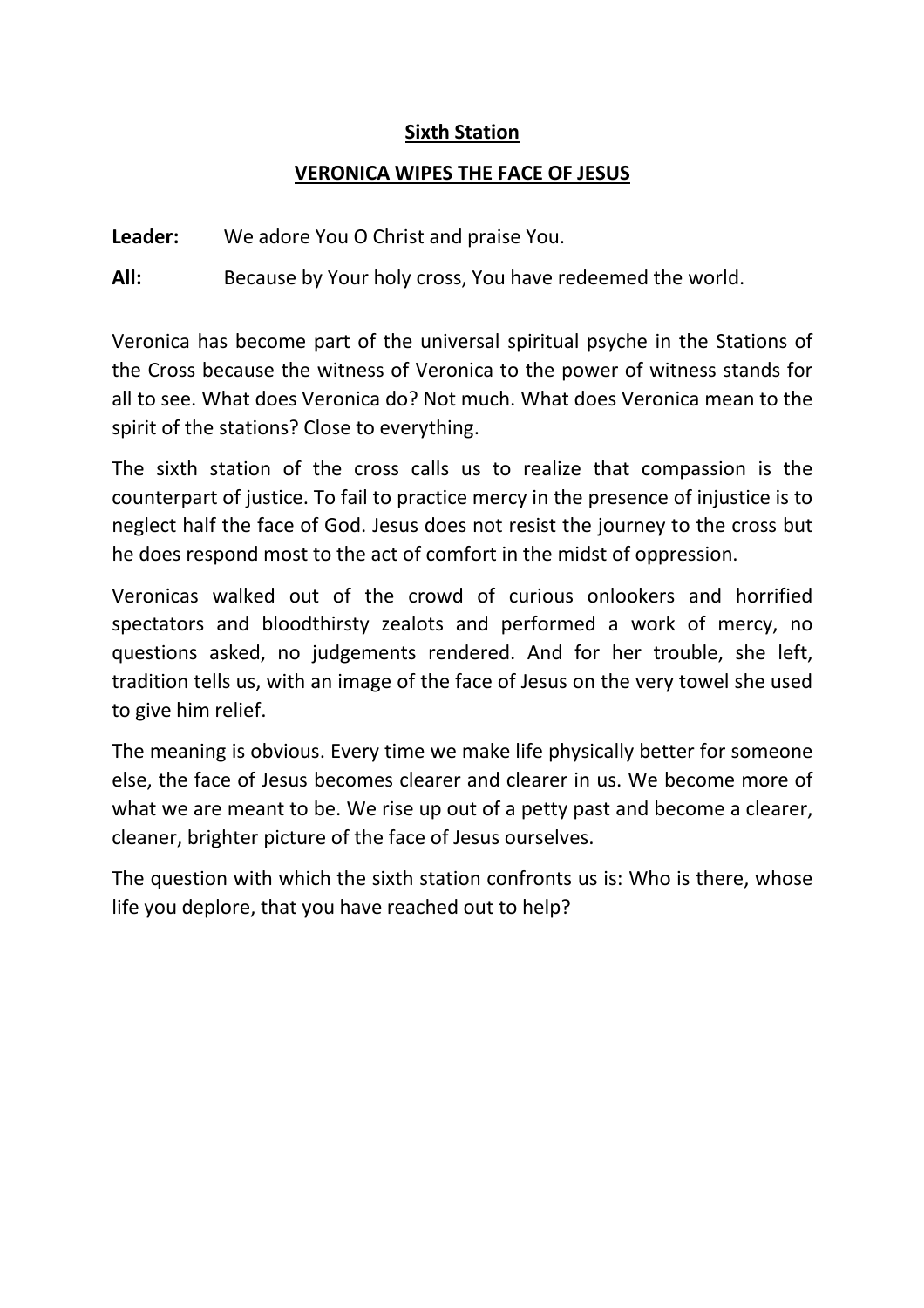### Seventh Station

## JESUS FALLS THE SECOND TIME

Leader: We adore You O Christ and praise You.

All: Because by Your holy cross, You have redeemed the world.

Here in the seventh station we see Jesus fall again, more tired this time, more dejected this time, even less committed, perhaps. Why not just die in the dirt? Why try to get up at all?

It is the eternal question of life in general. More important, it is the question of the spiritual life, too.

The questions with which the seventh station confronts us are grave ones. Is there anything important enough in our lives, our goals, our faith for which we are willing to endure both pain and doubt, more than the desire to run away from it? And if not, what kind of spiritual life can possibly be sculpted out of a life lived only on the surface of glitz and the passing pleasures of the moment?

As Mary Pickford said of those moment, "Today is a new day. You will get out of it just what you put into it….. If you have made mistakes, even serious mistakes, there is always another chance for you. And supposing you have tried and failed again and again, you may have a fresh start any moment you choose…." The message is a clear one: It is the choices we make that determine who we really are in the end. It is not the mistakes we make that make us small, it is choosing to surmount them that makes us great.

Being willing to get up again in the attempt to live life well is the resurrection moment promised in the seventh station.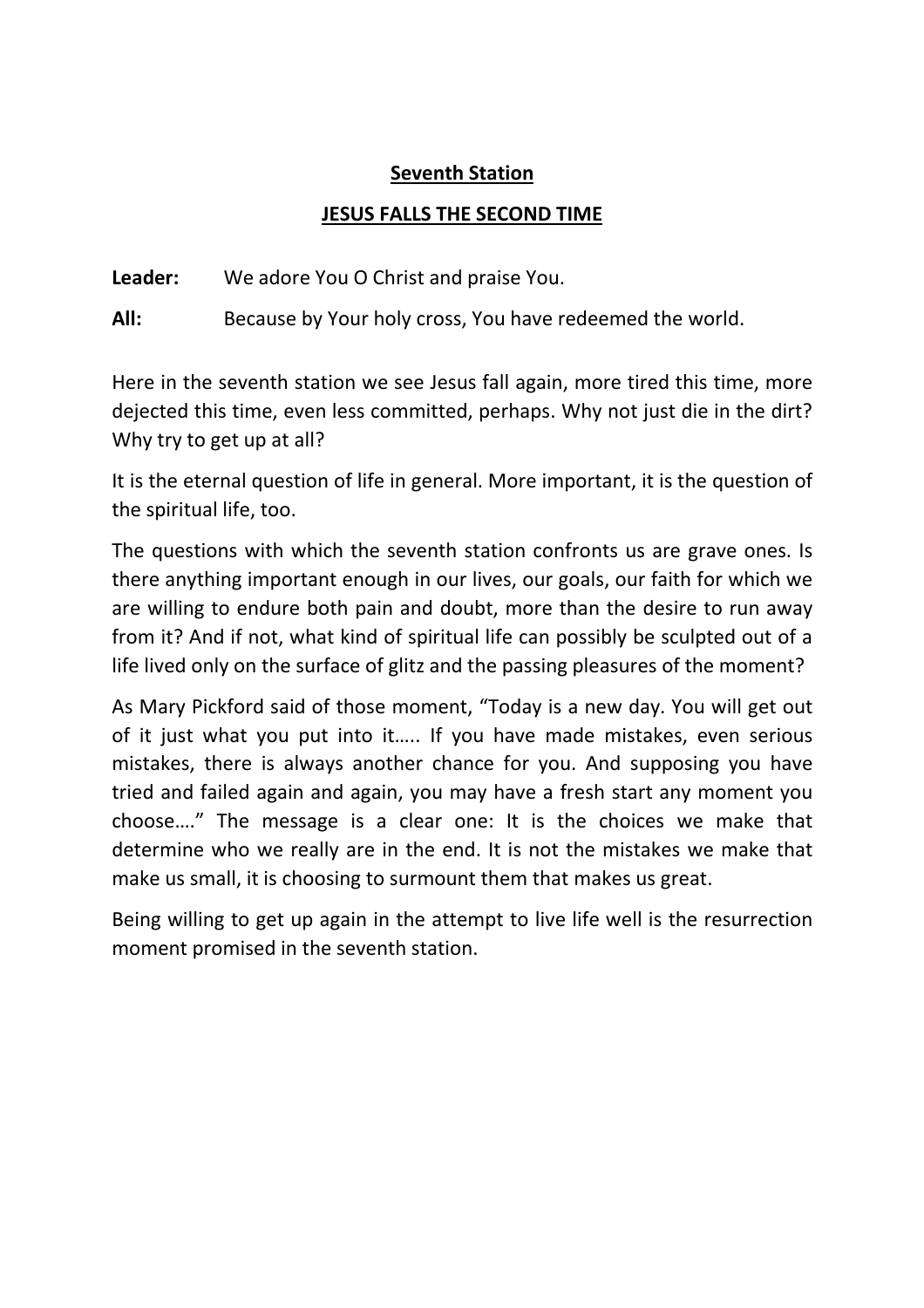## Eighth Station

#### JESUS MEETS THE WEEPING WOMEN OF JERUSALEM

Leader: We adore You O Christ and praise You.

All: Because by Your holy cross, You have redeemed the world.

The call of the eighth station is two-fold. First we are challenged to put down the judgements and the prejudices that turn societies into social prisons. We are called to open our lives to the souls of those whose social behaviours repulse us but whose state is more the result of the social system itself than it is of any act of their own. Then we are called to change the society in which this kind of oppression and injustice is permitted to go on unchecked and even unnoticed.

The eighth station of the cross compels us to consider the long-range implications of our actions. It is the counterpoint of the sixth. The sixth station reminds us that mercy must prevail. The eighth station tells us that justice must come or we will all suffer for the lack of it. To seek justice without doing mercy, to do mercy but not to seek justice is, in both instances, to live a partial life. To feed the hungry but fail to question the policies that make people hungry or leave people hungry neglects the real issue.

The question with which the eighth station of the cross confronts us is: Do we really reject what we call sinful or do we really reject only the sinners themselves? The question brings us to face ourselves at our deepest, darkest core. This station calls us to go beyond what is to what must be.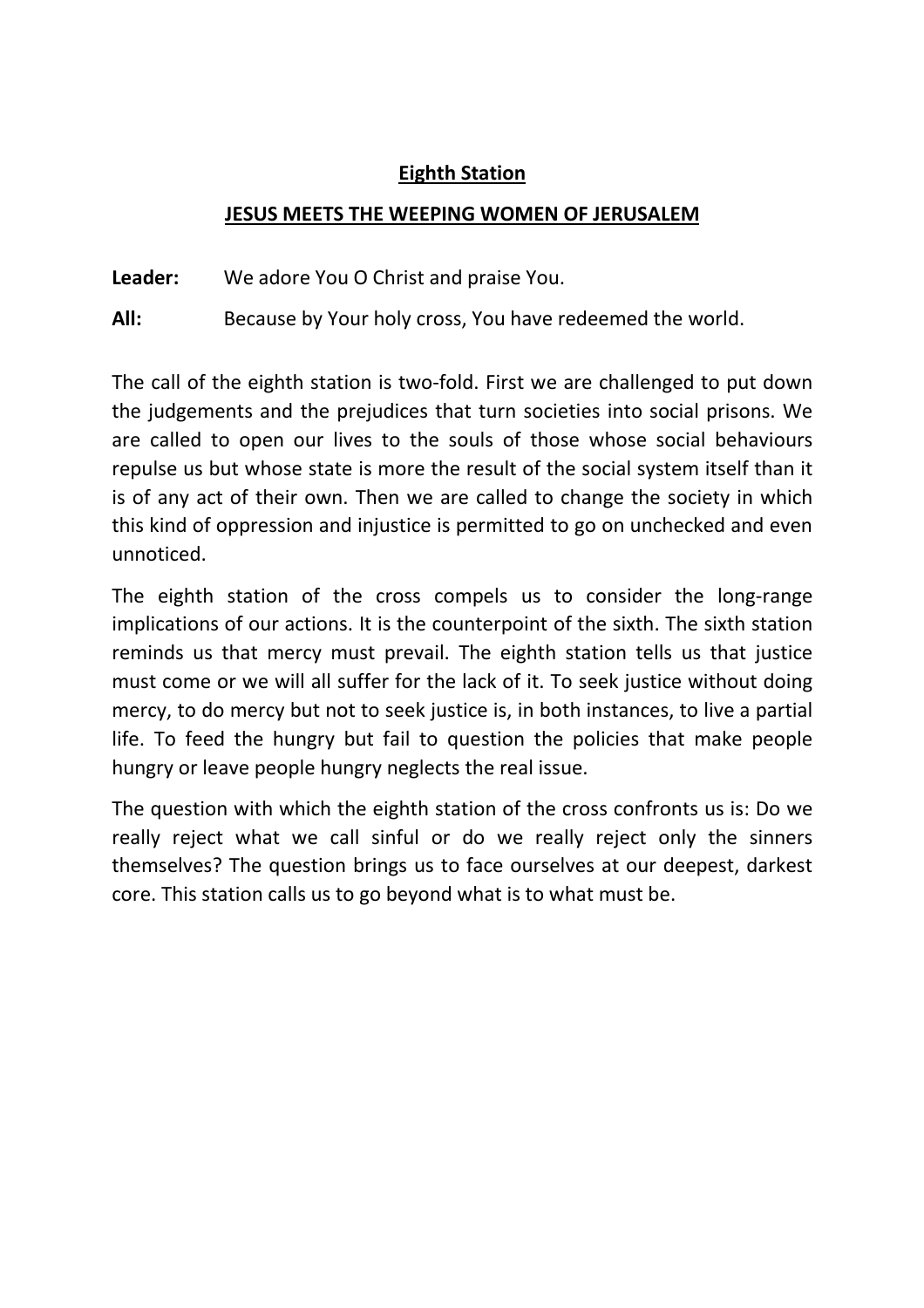#### Ninth Station

### JESUS FALLS THE THIRD TIME

Leader: We adore You O Christ and praise You.

All: Because by Your holy cross, You have redeemed the world.

There is something about the taste of failure that damps the spirit. But when the failure comes time after time, as it does in this ninth station when, having already fallen twice, Jesus falls again, then the very marrow of a person's soul is frozen in place. What is the use? we say. Why bother? we begin to wonder.

The ninth station of the cross demands that we persevere in doing good, in being what we must be, in holding our course even when the pressures around us mount to break our spirits. Just when we think we have come to a plateau in life, things change. The job disappears, the home begins to fragment, sickness slows us down, relationships break our heart. It all seems useless. All the efforts seem to be for nothing. Then it is time to realize that there is nothing we now take for granted in life that wasn't first considered either untenable to do or insane even to think about. That's when getting up and starting over becomes one of the miracles of life. When Jesus falls, Jesus certainly wants to quit. But Jesus' life was about accepting the consequences of love and justice, whatever that might be. Quitting was not an option.

When we refuse to give up, when we go on trying-whatever the odds against success- something new is born in us. Instead of a sense of failure, the very matter of trying recreates our sense of purpose, our sense of commitment, the perpetuity of the dream. What does it matter if justice never comes, as long as we refuse to abandon the ideal? What happens to the vision of equality if we never let go of our demand for it? And on the other hand, what will happen to the will of God for the world if we doggedly go on giving our own lives to it so that others may know its fullness in their own?

To rise to new life in our own time, it is necessary that we rise to every call of every station to which Jesus leads us.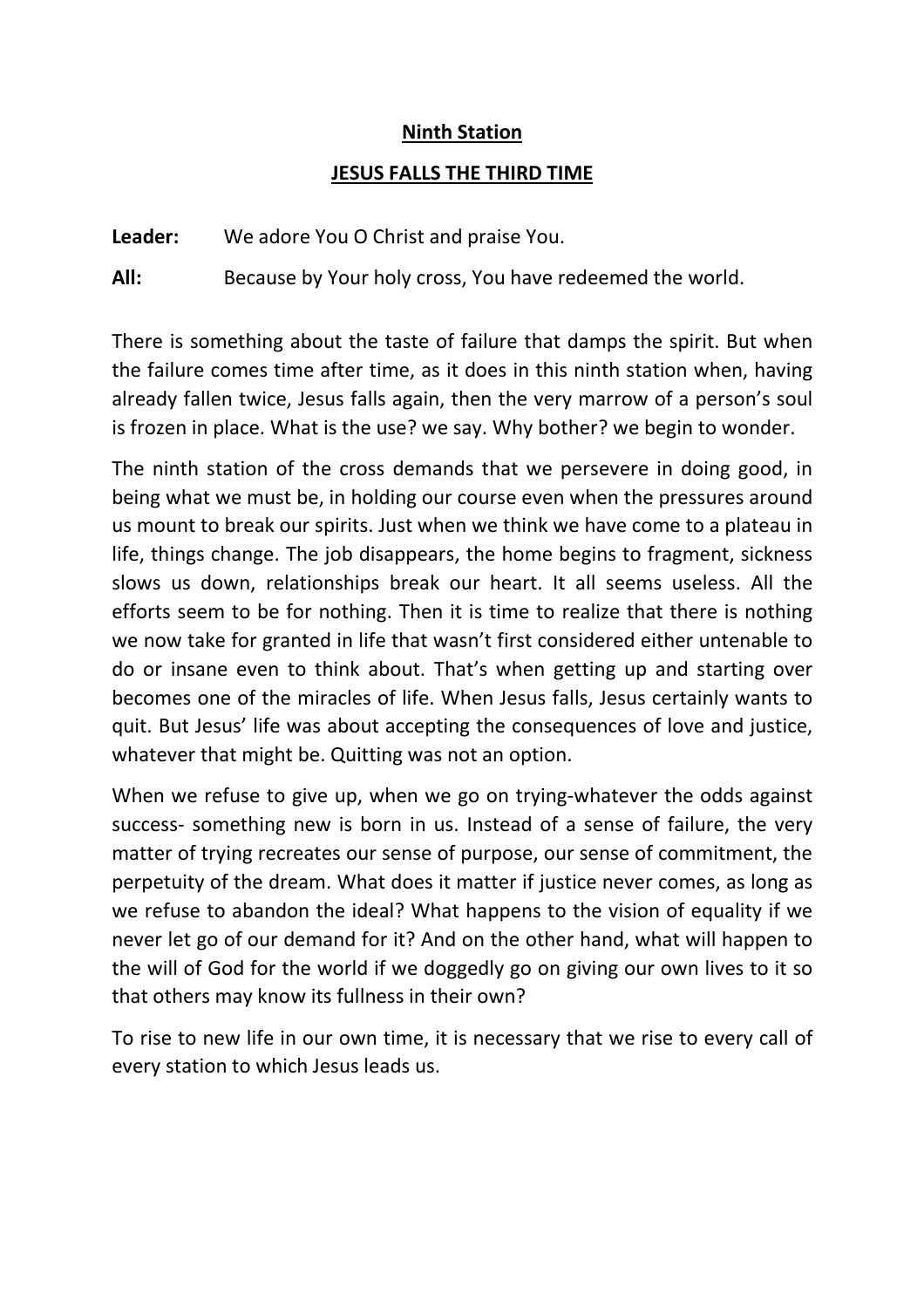## Tenth Station

## JESUS IS STRIPPED OF HIS GARMENTS

Leader: We adore You O Christ and praise You.

All: Because by Your holy cross, You have redeemed the world.

The question which the tenth station faces us is: What is underneath the garments of pomp, authority, dignity and wealth that we have so carefully cultivated around us? Anything at all?

The Jesus who stands before us naked and unashamed, dignified and full of conviction is calling us to pay more attention to who we are than what we have so cunningly conspired to pretend to be.

When we have finally stopped the posturings and personal exaggerations of life, the freedom that comes with being honest with the self and open with others leaves us perfectly free. Now, nothing can possibly shame us again. No one can say anything about us that we have not already admitted, if not to others, certainly to the self. Now we cannot be slighted because we know who we are. We cannot be embarrassed by the past because we have already embraced and confronted it. We cannot be left to the vultures of life because there is no way left to pick us to the bone that we have not already reckoned with ourselves. It is a moment of great liberation. It is a moment of new life.

Being willing to be the self and nothing more is the beginning of truth, the essence of humility, the coming of peace.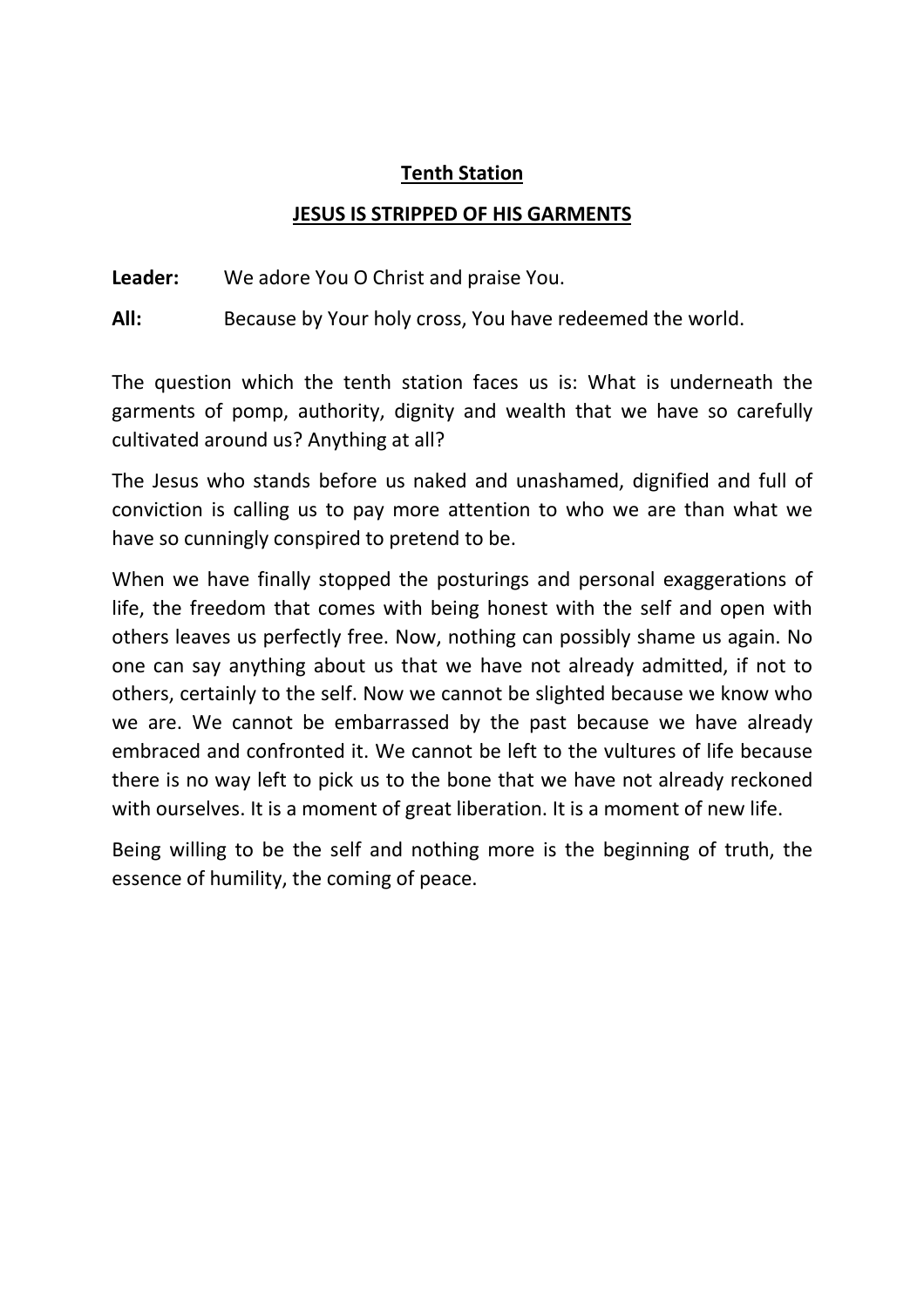## Eleventh Station

## JESUS IS NAILED TO THE CROSS

Leader: We adore You O Christ and praise You.

All: Because by Your holy cross, You have redeemed the world.

The cross brings with it a sense of finality, the judgement of forever. There is no going back from here. Jesus is nailed to a cross from which there is no return. The glory days are over. The followers are scattered. The entire enterprise seems lost. It is the bleak and final moments of the dream. There is no way whatsoever to plumb the depths of such depression in the human soul.

The call of the eleventh station is the call to faith, to believe that a loving God is also present in darkness so deep that nothing can possibly assuage it. It is the call to faith in the God of Timelessness in a time of total defeat. It is trust that the God who created us and loves us will hold us up through this moment so that the darkness does not break our hearts.

The eleventh station of the cross brings us all to face the moments when we know we must do what we do not want to do and, more than that, feel we cannot possibly do, however it changes our lives.

When what we know to be right exacts more from us than we think we can give, then Jesus nailed to a cross is our only hope that one day the cross we seek to avoid will have been worth the climbing.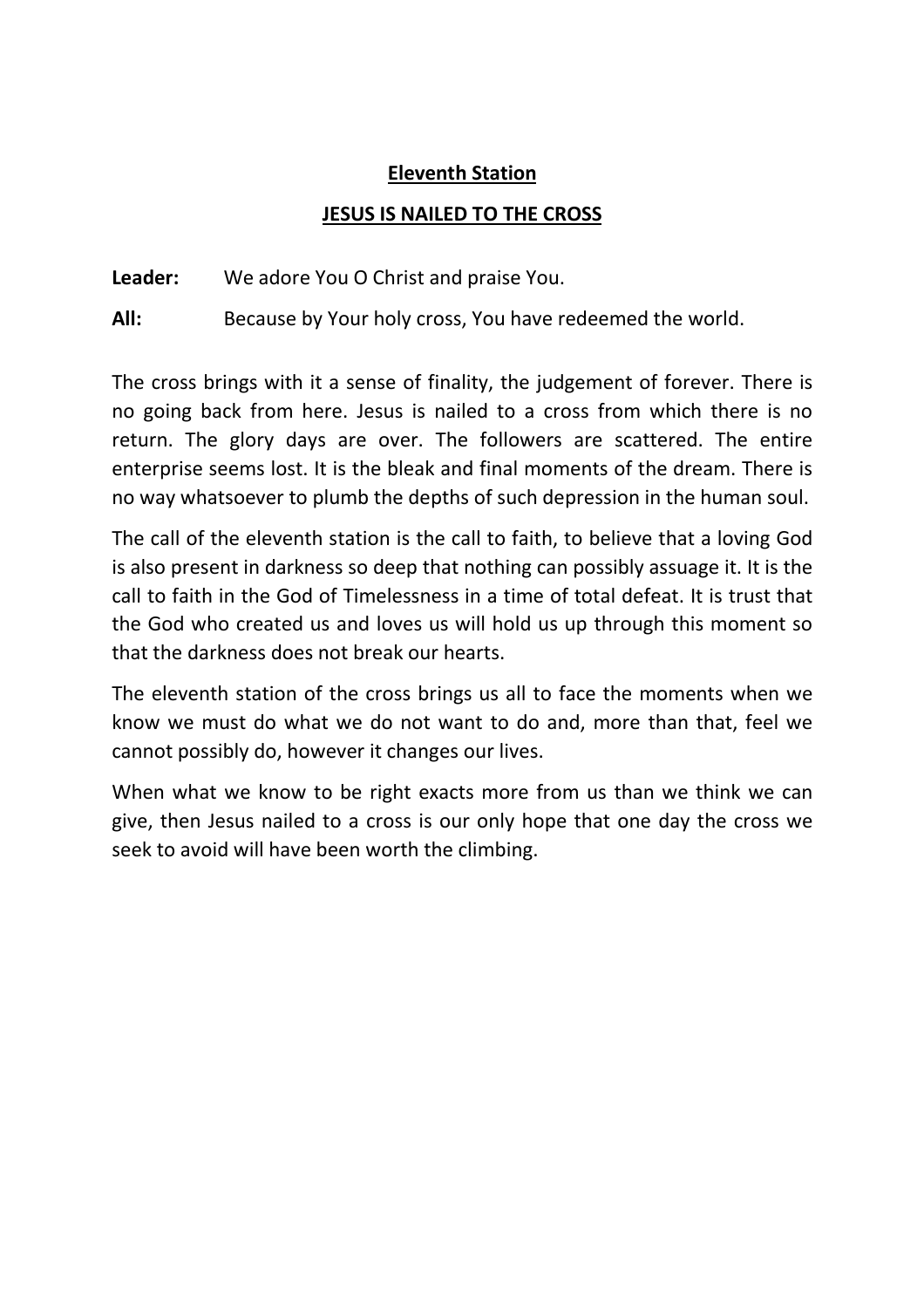## Twelfth Station

#### JESUS DIES ON THE CROSS

Leader: We adore You O Christ and praise You.

All: Because by Your holy cross, You have redeemed the world.

When Jesus dies on the cross, something entirely different rises. And that something is the call to us to make the best in life live again.

The twelfth station of the cross brings us face to face with the finality of defeat. Sometimes things don't have a happy ending in life. They just grind on until loss becomes the new normal.

Sometimes we fail. There are things we are not suited to do, however much we want to do them. Then, valour lies in simply being willing to begin again, somewhere else.

Sometimes we're beaten. Others are more talented, perhaps, or better prepared, or hungrier in their pursuit of the present grail than we are any longer able to be.

Sometimes we're lost. Sometimes we're humiliated. Sometimes we're misunderstood.

The question with which the twelfth station confronts us is an awesome one: Am I able to accept the daily deaths of life, both the great ones and the small, knowing that death is not the end of life, only its passing over to something new in me? Hopefully, I learn from the Jesus who gave up himself, his mission, his life in ways that all seemed totally wrong, that the deaths I died may bring new life to the world around me as well.

When we take hold of life with all its deaths and all its resurrections, life becomes an eternal hotbed of creation given into the hands of the creature so that creation can go on creating.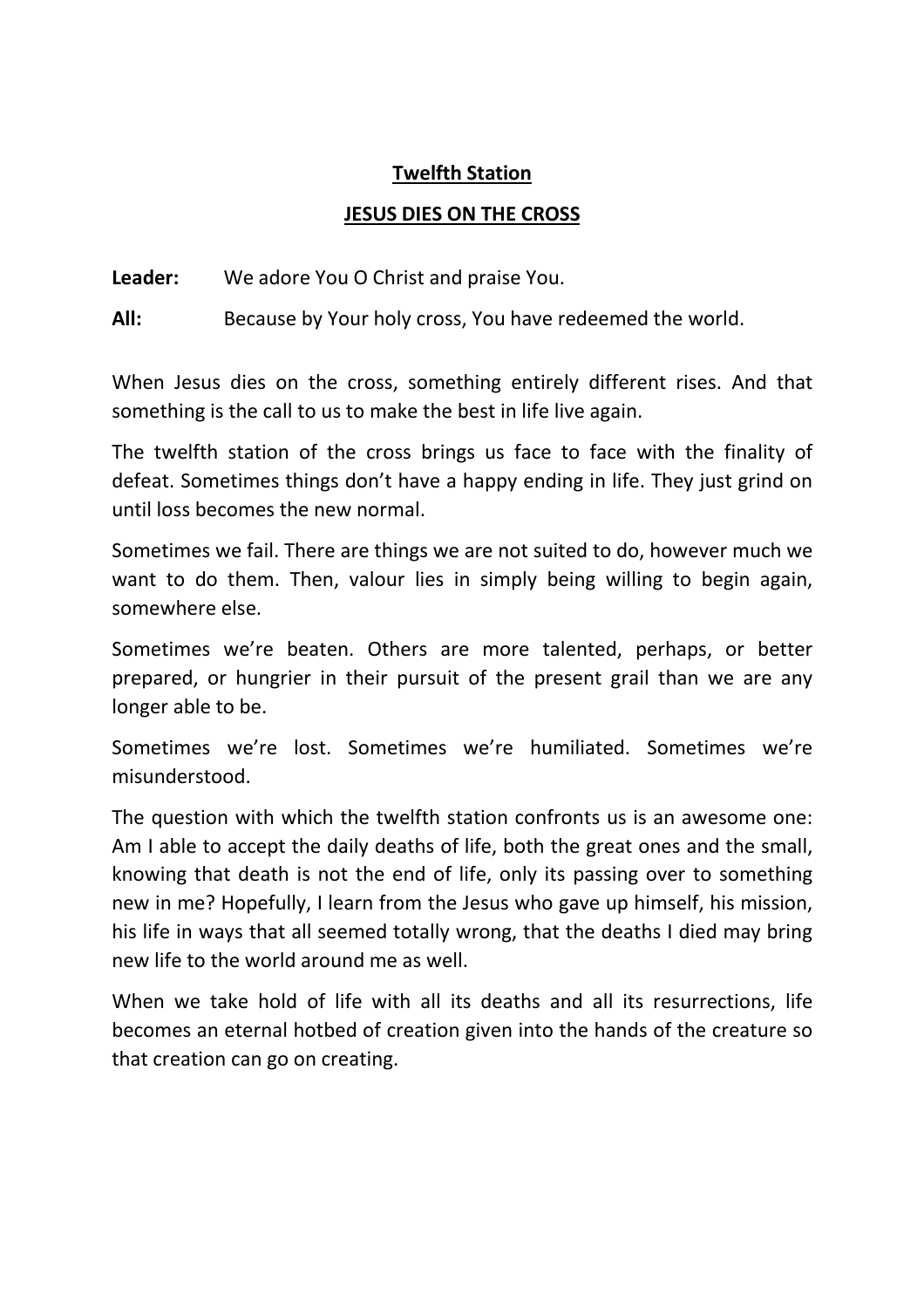#### Thirteenth Station

#### JESUS IS TAKEN DOWN FROM THE CROSS

Leader: We adore You O Christ and praise You.

All: Because by Your holy cross, You have redeemed the world.

We wonder what life was ever about if this is all it comes to, despite all the good will, all our great struggles to have it be otherwise. When we realize that only God is God, that we are not in charge of time or truth or the architecture of our definition of the perfect world. Then, we understand: This next step is, like Jesus, to give ourselves over to the arms of God and trust.

The question on which the thirteenth station concentrates us is a straightforward one: Am I prepared to let go of everything I ever wanted so that God's will can come through me in another way?

When we reach the point in life where we no longer insist on being able to control all the paltry little situations of life, we are now prepared to be broken open to the life of God, however it comes. At this point, I understand that God will enter my life, my heart, my soul in more ways that I could ever imagine. Rather than through this one spiritual channel, I will begin to find God hidden in new ideas, beckoning me to new beginnings, offering me the grace in the midst of pain to let go. Then and only then, do all the deaths of the past become what they have always been meant to be, simply steps on a road that is never the end, always a new beginning of the never ending, never static search for God.